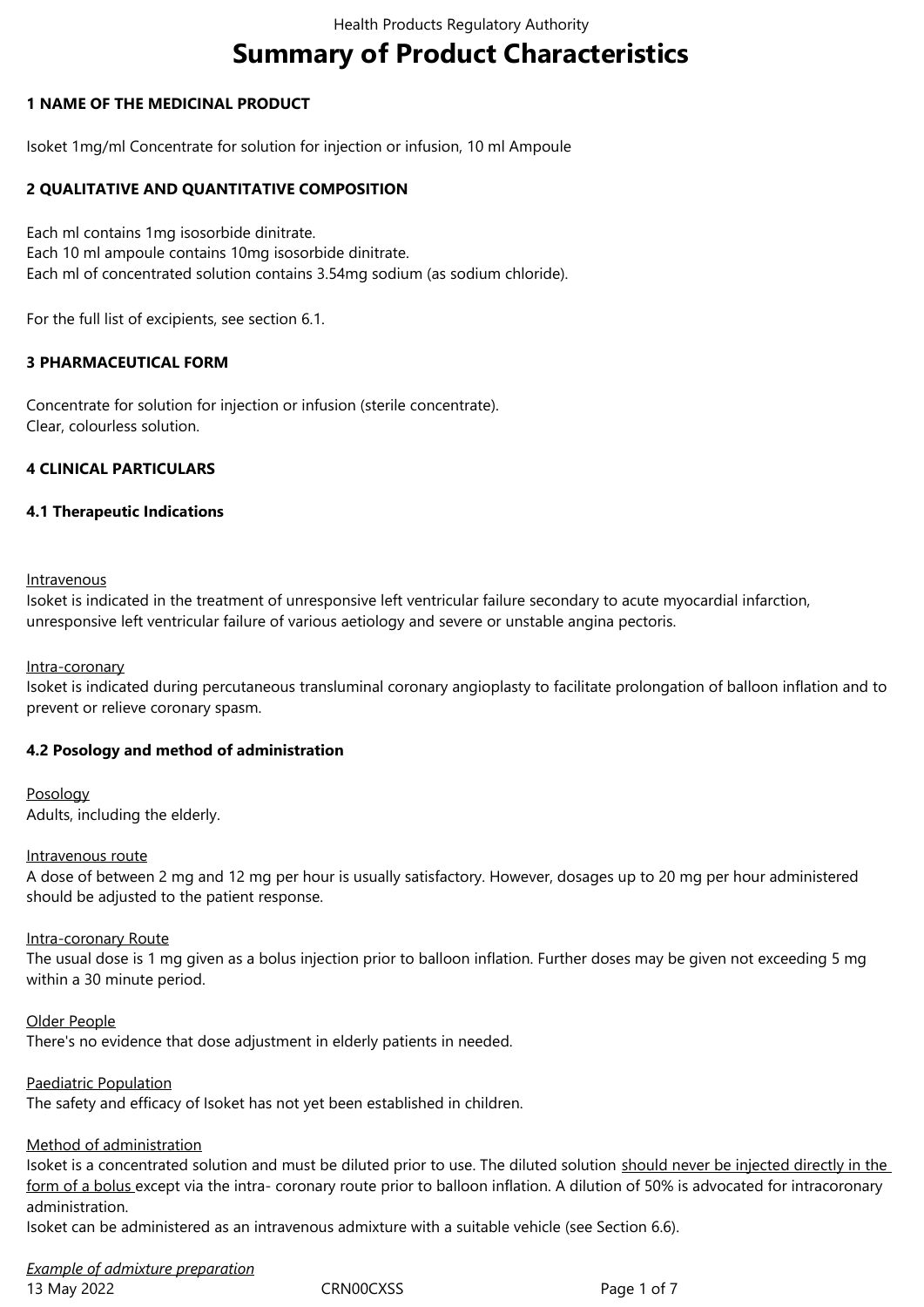## Health Products Regulatory Authority

To obtain a dose of 6 mg per hour add 50 ml of Isoket 1 mg/ml to 450 ml of a suitable vehicle, under aseptic conditions. The resultant admixture (500 ml) contains 100 µg/ml (1 mg/10 ml) isosorbide dinitrate. An infusion rate of 60 ml per hour (equivalent to 60 paediatric microdrops per minute or 20 standard drops per minute) will deliver the required dose of 6 mg per hour.

Should it be necessary to reduce fluid intake, 100 ml of Isoket 1 mg/ml may be diluted to 500 ml using a suitable vehicle. The resultant solution now contains 200 µg/ml (2 mg/10 ml) isosorbide dinitrate. An infusion rate of 30 ml per hour (equivalent to 30 paediatric microdrops per minute or 10 standard drops per minute) will deliver the required doseof 6 mg per hour.

A dilution of 50% is advocated to produce a solution containing 0.5 mg/ml where fluid intake is strictly limited. Prepared Isoket admixtures should be given by intravenous infusion or with the aid of a syringe pump incorporating a glass or rigid plastic syringe. During administration the patient's blood pressure and pulse should be closely monitored and dose adjusted according to the patient's response.

# **4.3 Contraindications**

Hypersensitivity to the active substance, other nitrates or to any of the excipients listed in section 6.1.

These are common to all nitrates: marked anaemia, cerebral haemorrhage, head trauma, diseases associated with an increased intracranial pressure, hypovolaemia, severe hypotension (systolic blood pressure less than 90mmHg), aortic and/or mitral valve stenosis, closed angle glaucoma.

Use in circulatory collapse or low filling pressure is also contraindicated.

Isoket should not be used in the treatment of cardiogenic shock (unless some means of maintaining an adequate diastolic pressure is undertaken, for example by concurrent administration of an inotrope), hypertrophic obstructive cardiomyopathy, constrictive pericarditis or cardiac tamponade.

Phosphodiesterase type-5 inhibitors (e.g. sildenafil, tadalafil and vardenafil) have been shown to potentiate the hypotensive effects of nitrates. Therefore, Isoket must not be given to patients receiving phosphodiesterase-5 inhibitors (see section 4.4 and 4.5).

During nitrate therapy, the soluble guanylate cyclase stimulator riociguat must not be used (see section 4.5).

# **4.4 Special warnings and precautions for use**

Isoket should be used with caution and under medical supervision in patients who are suffering from:

- hypothyroidism
- malnutrition
- severe liver or renal disease
- hypothermia
- orthostatic syndrome

The development of tolerance (decrease in efficacy) as well as cross tolerance towards other nitrate-type drugs (decrease in effect in case of a prior therapy with another nitrate drug) has been described. For a decrease in, or loss of, effect to be prevented, continuously high dosages must be avoided.

Blood pressure and pulse rate should always be monitored and the dose adjusted according to the patient's response.

Acute therapy with ISDN (i.v. 0.05% and 0.1%, tablets 5 and 10mg, or oromucosal spray) must not be used in patients who have recently taken phosphodiesterase inhibitors (e.g., sildenafil, tadalafil, vardenafil) the intervening 24 hours (48 hours for tadalafil).

## **Hypoxaemia**

Caution should be exercised in patients with hypoxaemia and ventilation/perfusion imbalance due to lung disease or ischaemic heart failure. As a potent vasodilator, ISDN could result in increased perfusion of poorly ventilated areas, worsening of the ventilation/perfusion imbalance, and a further decrease in the arterial partial pressure of oxygen.

During treatment with ISDN alcohol should be avoided as it may potentiate the hypotensive and vasodilating effect of ISDN (see Section 4.5).

Patients who undergo a maintenance treatment with ISDN should be informed that they must not use phosphodiesterase inhibitors-containing products (e.g. sildenafil, tadalafil, vardenafil). ISDN therapy should not be interrupted to take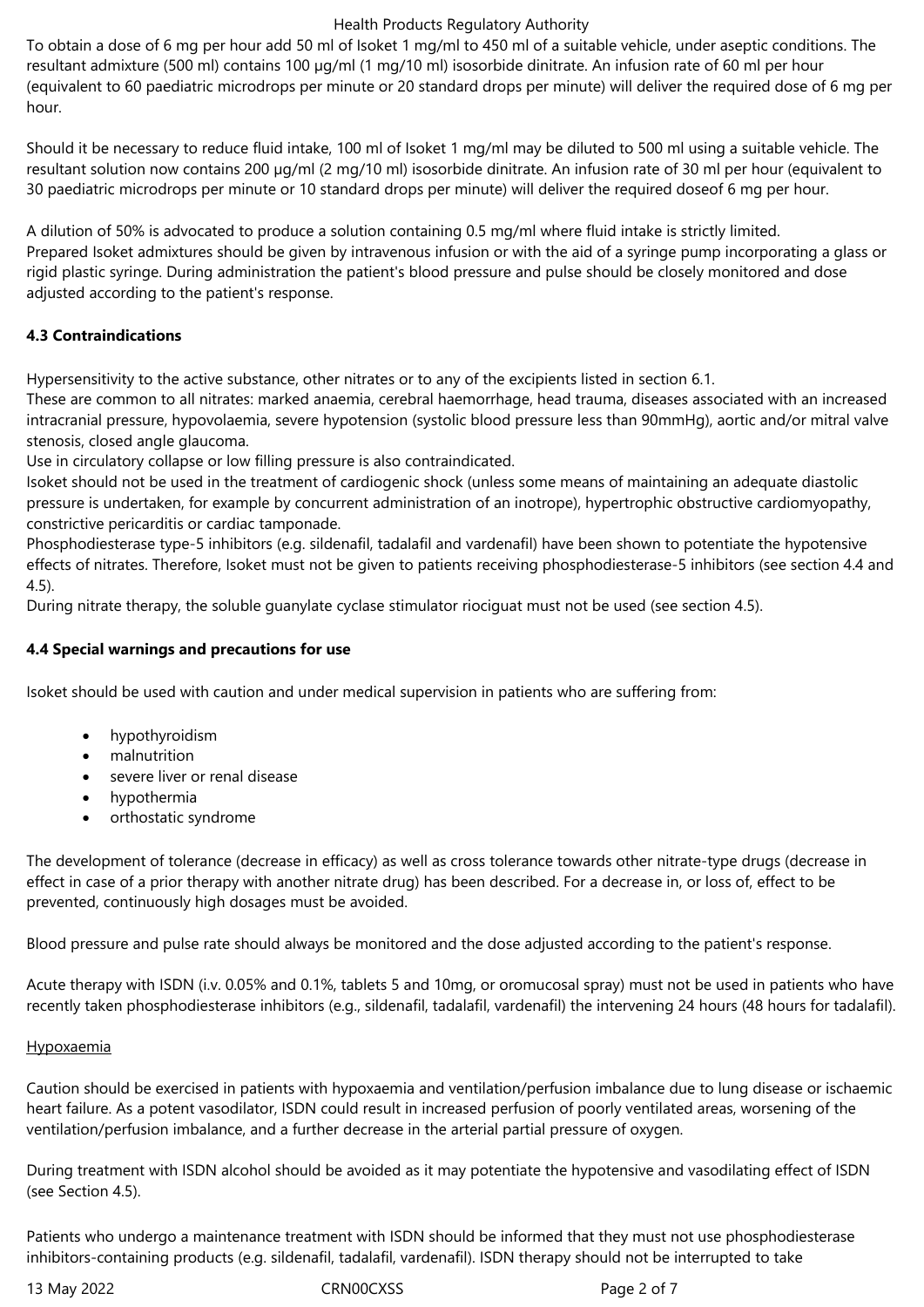#### Health Products Regulatory Authority

phosphodiesterase inhibitors containing products (e.g. sildenafil, tadalafil, vardenafil), because the risk of inducing an attack of angina pectoris could increase by doing so (see Sections 4.3 and 4.5).

Patients who receive ISDN as acute therapy must be warned not to take phosphodiesterase inhibitor-containing products (e.g. sildenafil, tadalafil, vardenafil) (see Sections 4.3 and 4.5).

Due to the fact that Isoket i.v. 0.1% are supersaturated with the active substance, a deposit of crystals may be observed when Isoket i.v. 0.1% are used in undiluted form. If crystals are observed, do not use the solution. Materials made of polyethylene (PE), polypropylene (PP) or polytetrafluorethylene (PTFE) have proven to be suitable for infusing Isoket i.v. 0.1%. However, infusion material made of polyvinyl chloride (PVC) or polyurethane (PU) has been shown to induce a loss of the active substance due to adsorption and therefore these materials should not be used.

Isoket contains 0.15mmol (3.54mg) of sodium per ml and should be taken into consideration by patients on a controlled sodium diet.

# **4.5 Interaction with other medicinal products and other forms of interactions**

Concurrent intake of drugs with blood pressure lowering properties e.g. beta-blockers, calcium channel antagonists, vasodilators, ACE-inhibitors, monoamine oxidase inhibitors etc. and /or alcohol may potentiate the hypotensive effect of Isoket. This might also occur with neuroleptics and tricyclic antidepressants.

The concurrent intake of ISDN with ACE-inhibitors or arterial vasodilators could be a desirable interaction, unless the antihypertensive effects are excessive in which case consider reducing the dose of one or both drugs.

Also phosphodiesterase-5 inhibitors e.g. sildenafil, potentiate the hypotensive effects of Isoket. This might lead to lifethreatening cardiovascular complications, see Sections 4.3 and 4.4.

Patients who have recently taken phosphodiesterase inhibitors (e.g., sildenafil, vardenafil, tadalafil) therefore must not receive acute ISDN therapy within the next 24 hours for sildenafil and vardenafil, or within the next 48 hours for tadalafil.

The use of ISDN with riociguat, a soluble guanylate cyclase stimulator, is contraindicated (see section 4.3) since concomitant use can cause hypotension.

Patients who have recently taken phosphodiesterase inhibitors (e.g. sildenafil, tadalafil, vardenafil) therefore must not receive acute ISDN therapy.

Reports suggest that, when administered concomitantly, Isoket may increase the blood level of dihydroergotamine and its hypertensive effect.

Sapropterin (Tetrahydrobiopterine, BH4) is a cofactor for nitric oxide synthetase. Caution is recommended during concomitant use of sapropterin‑containing medicine with all agents that cause vasodilation by affecting nitric-oxide (NO) metabolism or action, including classical NO donors (e.g. glycerol trinitrate (GTN), isosorbide dinitrate (ISDN), isosorbide 5‑mononitrate (5-ISMN) and others).

## **4.6 Fertility, pregnancy and lactation**

**Pregnancy** 

Reproduction studies performed in rats and rabbits at doses up to maternal toxicity have revealed no evidence of harm to the foetus due to ISDN. There are, however, no adequate and well-controlled studies in pregnant women.

Since animal studies are not always predictive of human response, ISDN should not be used during pregnancy or lactation unless considered essential by the physician and solely under the direction and continuous supervision of a physician.

## Breast-feeding

Available evidence is inconclusive or inadequate for determining infant risk when used during breastfeeding. There is data that nitrates are excreted in breast milk and may cause methemoglobinemia in infants. The extent of excretion of isosorbide dinitrate and its metabolites in human breast milk has not been determined. Therefore, caution is appropriate when administering this agent to lactating women.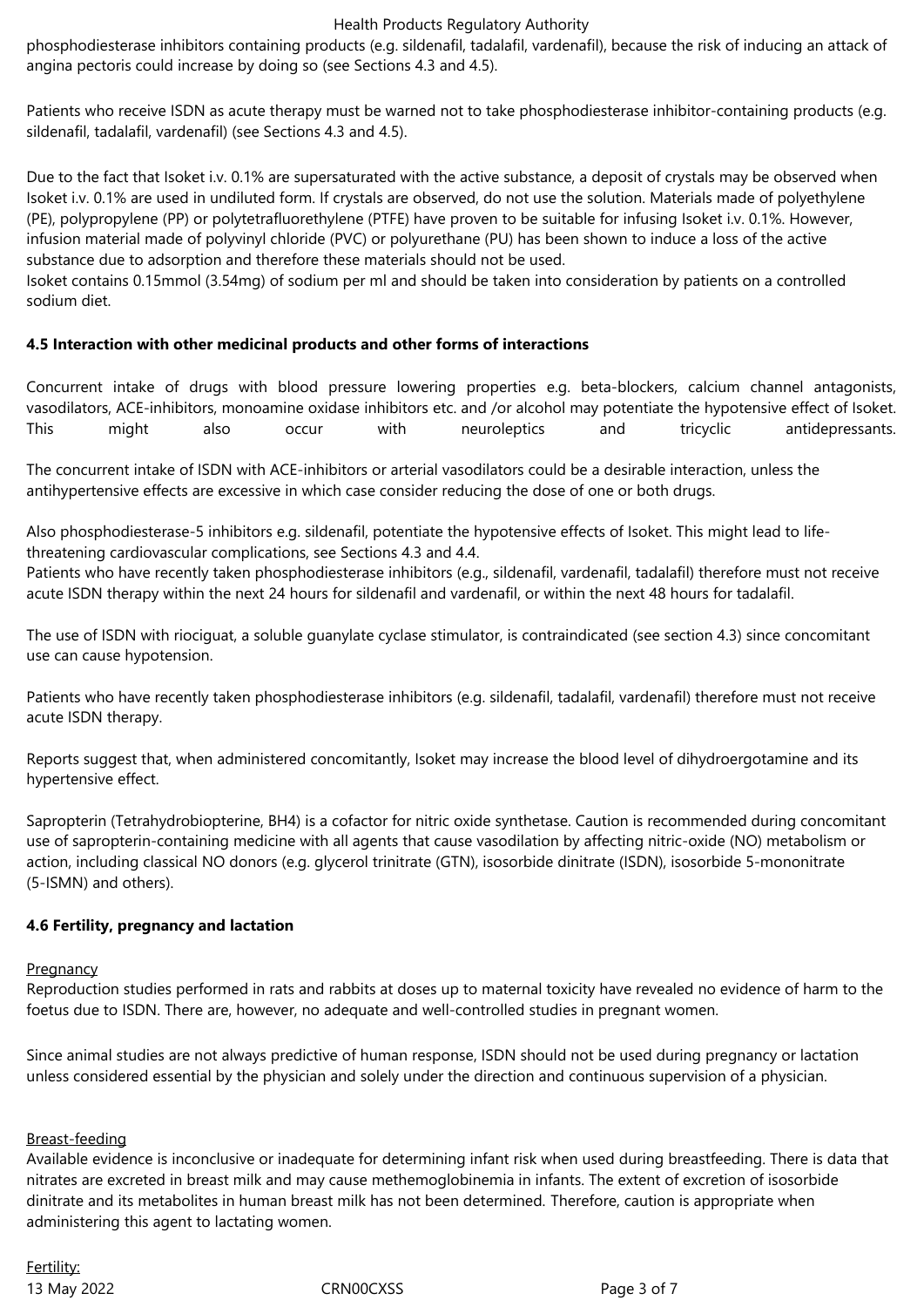#### **4.7 Effects on ability to drive and use machines**

As for other drugs, which produce changes in blood pressure patients taking Isoket should be warned not to drive or operate machinery if they experience dizziness or related symptoms.

ISDN may affect the patient's reactivity to an extent that his/her ability to drive or operate machinery is impaired. This effect is increased in combination with alcohol.

# **4.8 Undesirable effects**

Undesirable effects frequencies are defined as: very common (≥1/10), common (≥1/100,<1/10), uncommon (≥1/1,000,<1/100), rare ≥1/10,000,<1/1,000), very rare (<1/10,000), not known (cannot be estimated from the available data).

During administration of Isoket the following undesirable effects may be observed: Nervous system disorders: Very common: headache Common: dizziness, somnolence.

Cardiac disorders: Common: tachycardia Uncommon: angina pector is aggravated.

Vascular disorders: Common: orthostatic hypotension Uncommon: circulatory collapse (sometimes accompanied by bradyarrhythmia and syncope). Unknown: hypotension

Gastrointestinal disorders: Uncommon:nausea, vomiting Very rare: heartburn.

S ki n and subcutaneous tissue disorders : Uncommon: allergic skin reactions (e .g. rash), flushing Very rare: angioedema , Stevens-Johnson-Syndrome Not known:exfoliativedermatitis .

General disorders and administration site conditions: Common: asthenia

Severe hypotensive responses have been reported for organic nitrates including nausea , vomiting, restlessness, pallor , and excessive per spiration.

During treatment with Isoket a temporary hypoxemia may occur due to are a relative redistribution of the blood flow in hypoventilated alveolar areas . Particularly in patients with coronary artery disease this may lead to a myocardial hypoxia .

## **Reporting of suspected adverse reactions**

Reporting suspected adverse reactions after authorisation of the medicinal product is important. It allows continued monitoring of the benefit/risk balance of the medicinal product. Healthcare professionals are asked to report any suspected adverse reactions via: HPRA Pharmacovigilance Website: www.hpra.ie

#### **4.9 Overdose**

Sympto[ms:](http://www.hpra.ie/)

13 May 2022 CRN00CXSS Page 4 of 7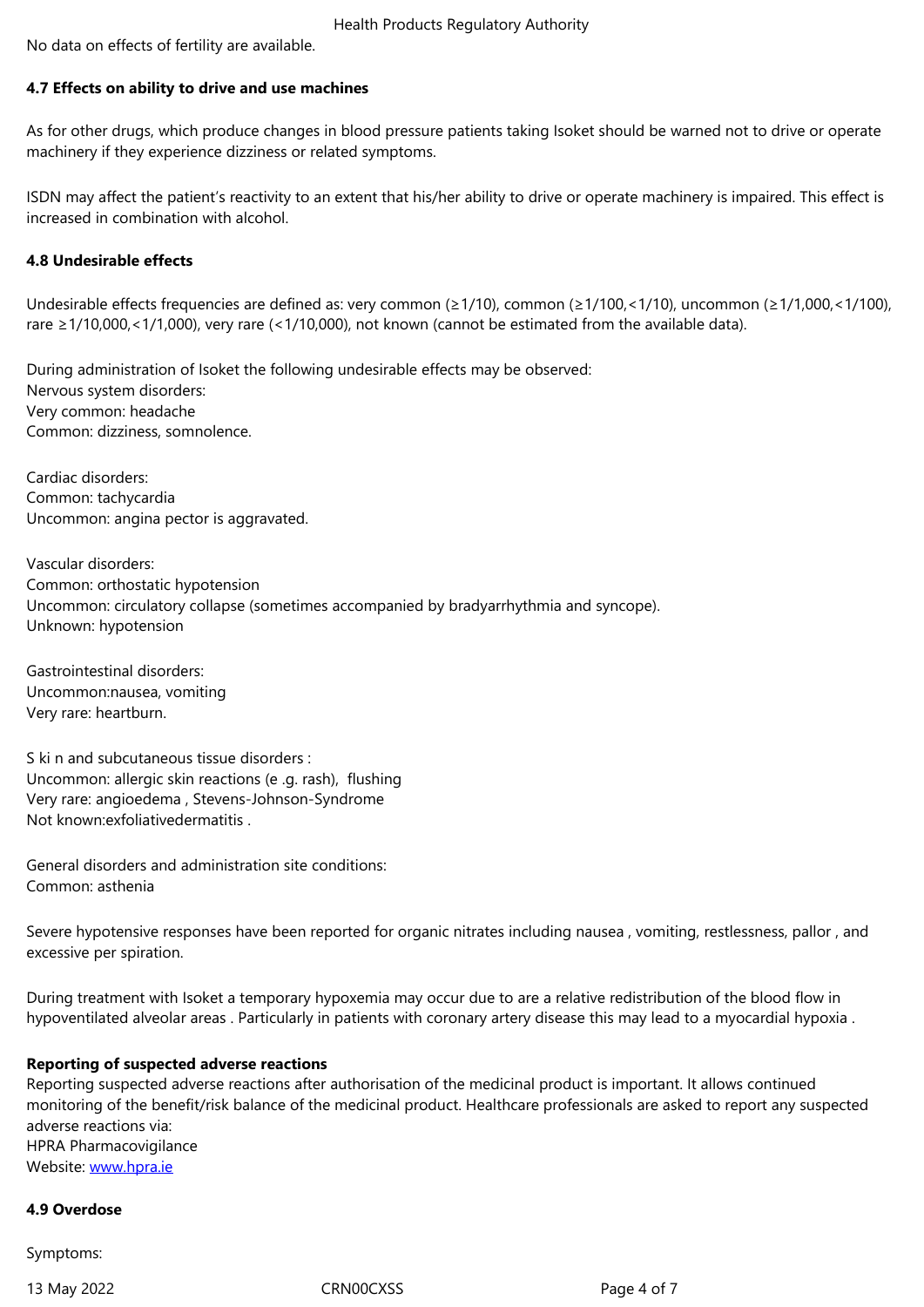- Fall of blood pressure ≤ 90m mHg
- Pallor
- Sweating
- Weak pulse
- Tachycardia
- Postural dizziness
- Headache
- Asthenia
- Dizziness
- Nausea
- Vomiting
- Diarrhoea

• Methaemoglobinaemia has been reported in patients receiving other organic nitrates. During isosorbide dinitrate biotransformation nitrite ions are released, which may induce methaemoglobinaemia and cyanosis with subsequent tachypnoea, anxiety, loss of consciousness and cardiac arrest. It cannot be excluded that an overdose of Isoket may cause this adverse reaction.

• In very high doses the intracranial pressure may be increased. This might lead to cerebral symptoms.

General procedure:

- Stop delivery of the drug
- General procedures in the event of nitrate-related hypotension:
- The patient must be laid down with lowered head and raised legs
- Supply oxygen
- Expand plasma volume( i.v. f luids)
- Specific shock treatment (admit patient to intensive care unit )

Special procedure :

- Raise the blood pressure if the blood pressure is very low.
- Vasopressors should be used only in patients who do not respond to adequate fluid resuscitation
- Treatment of methaemoglobinaemia
- Reduction therapy of choice with vitamin C, methylene-blue, or toluidine blue
- Administer oxygen (if necessary)
- Initiate artificial ventilation
- Resuscitation measures

In case of signs of respiratory and circulatory arrest, initiate resuscitation measures immediately.

# **5 PHARMACOLOGICAL PROPERTIES**

# **5.1 Pharmacodynamic properties**

Pharmacotherapeutic group: Vasodilators used in cardiac diseases, organic nitrates, ATC Code: CO1D A08 Isosorbide dinitrate is an organic nitrate, which in common with other cardioactive nitrates, is a vasodilator. It produces decreased left and right ventricular end-diastolic pressures to a greater extent than the decrease in systemic arterial pressure, thereby reducing afterload and especially the preload of the heart.

Isosorbide dinitrate influences the oxygen supply to ischaemic myocardium by causing the redistribution of blood flow along collateral channels and from epicardial to endocardial regions by selective dilatation of large epicardial vessels. It reduces the requirement of the myocardium for oxygen by increasing venous capacitance, causing a pooling of blood in peripheral veins, thereby reducing ventricular volume and heart wall

# **5.2 Pharmacokinetic properties**

Isosorbide dinitrate (ISDN) is eliminated from plasma with a short half-life (about 0.7 h). The metabolic degradation of ISDN occurs via denitration and glucuronidation, like all organic nitrates. The rate of formation of the metabolites has been calculated for isosorbide-5-mononitrate (IS-5-MN) with 0.57 h<sup>-1</sup> followed by isosorbide  $-2$ - mononitrate (IS-2-MN) with 0.27 h<sup>-1</sup>, and isosorbide (IS) with 0.16 h<sup>-1</sup>. IS-5-MN and IS-2-MN are the primary metabolites which are also pharmacologically active. IS-5-MN is metabolised to isosorbide 5-mononitrate-2-glucuronide (IS-5-MN-2-GLU). The half-life of this metabolite (about 2.5 h) is shorter than that of IS-5-MN (about 5.1 h). The half-life of ISDN is the shortest of all and that of IS-2-MN (about 3.2 h) lies in between.

13 May 2022 CRN00CXSS Page 5 of 7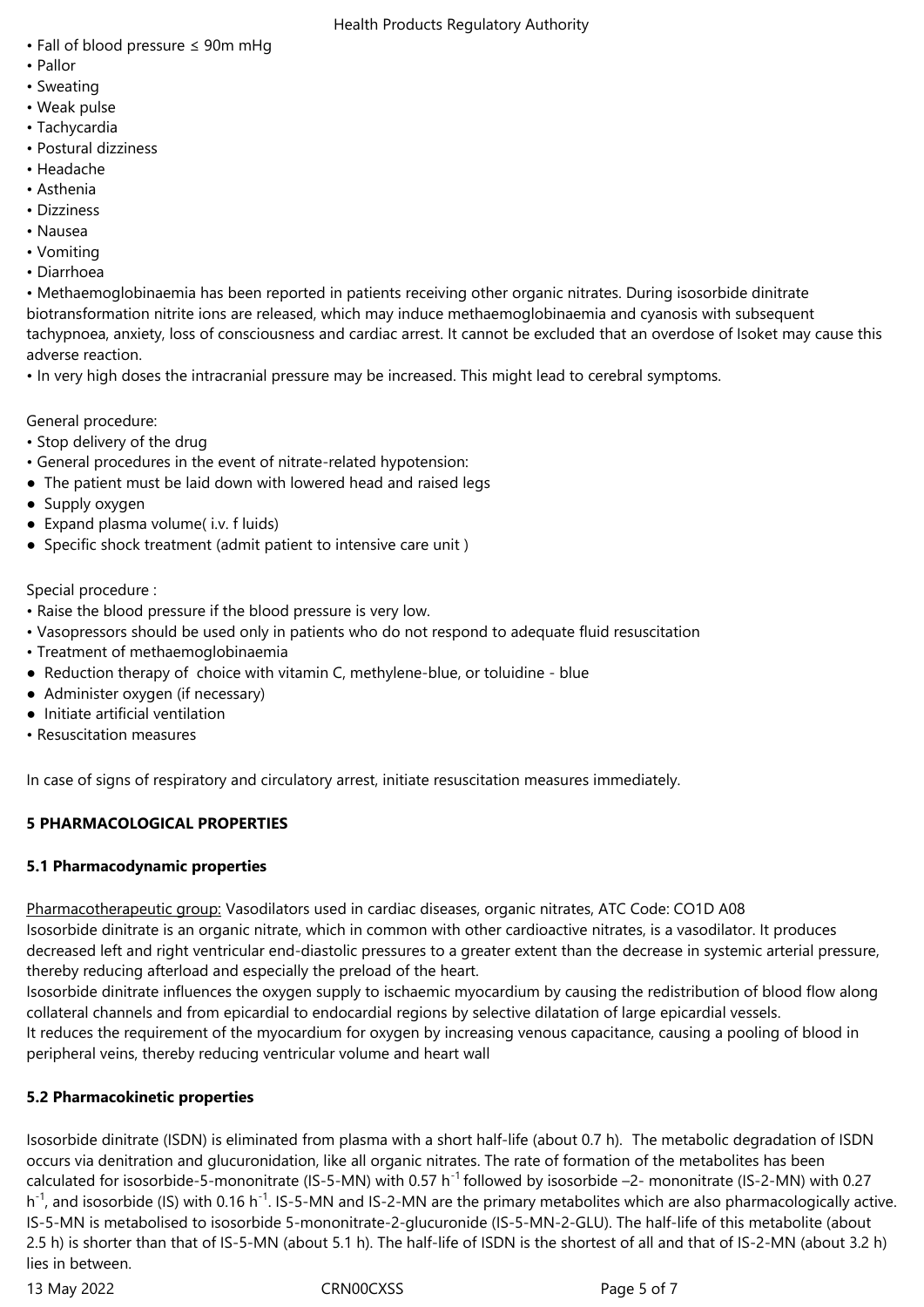# **5.3 Preclinical safety data**

Acute toxicity:

Acute toxicity of isosorbide dinitrate was related to an exaggerated pharmacodynamic effect. Animal studies showed good local tolerability of the undiluted isosorbide dinitrate solution.

Chronic toxicity:

In chronic oral toxicity studies in rats and dogs, toxic effects including CNS symptoms and an increase in liver weight, were observed at exposures considered sufficiently in excess of the maximum human exposure levels indicating little relevance to clinical use.

Reproduction studies:

There is no evidence from animal studies suggesting a teratogenic effect of isosorbide dinitrate. At high maternally toxic oral doses, isosorbide dinitrate was associated with increased post-implantation loss and reduced survival of offspring. Mutagenicity and carcinogenicity:

No evidence for mutagenic effect was found in both in vitro and in vivo tests.

A long-term study in rats did not provide any evidence for carcinogenicity.

# **6 PHARMACEUTICAL PARTICULARS**

# **6.1 List of excipients**

Sodium chloride Water for injection Hydrochloric acid (for pH-adjustment) Sodium hydroxide (for pH-adjustment)

# **6.2 Incompatibilities**

The use of polyurethane (PU) or polyvinyl chloride (PVC) giving sets and containers should be avoided since significant losses of the active ingredient by adsorption can occur. Therefore, these materials should not be used as it has not been verified how the dose can be adjusted to suit the patient's needs due to this adsorption.

Materials made of polyethylene (PE), polypropylene (PP) or polytetrafluorethylene (PTFE) have proven to be suitable for infusing Isoket i.v. 0.1%.

This medicinal product must not be mixed with other medicina l products except those mentioned in Section 6.6.

# **6.3 Shelf life**

Unopened 5 years.

Use diluted solution immediately. If not used immediately, in-use storage times and conditions prior to use are the responsibility of the user.

The solution concentrate is sterile, but not preserved. The bottle is not intended for multiple use.

## **6.4 Special precautions for storage**

This medicinal product does not require any special storage conditions. For the diluted solution: Please store only unused, diluted solution in a ref rigerator and use within 24 hours.

From a microbiological point of view, the product must be used immediately. I f not used immediately, in- use storage times and conditions prior to use are the responsibility of the user and would normally not be longer than 24 hours a t 2 to 8°C, unless reconstitution/dilution has taken place in cont rolled and validated aseptic conditions .

## **6.5 Nature and contents of container**

A clear Ph. Eur. type I glass ampoule. 10 x 10 ml ampoules.